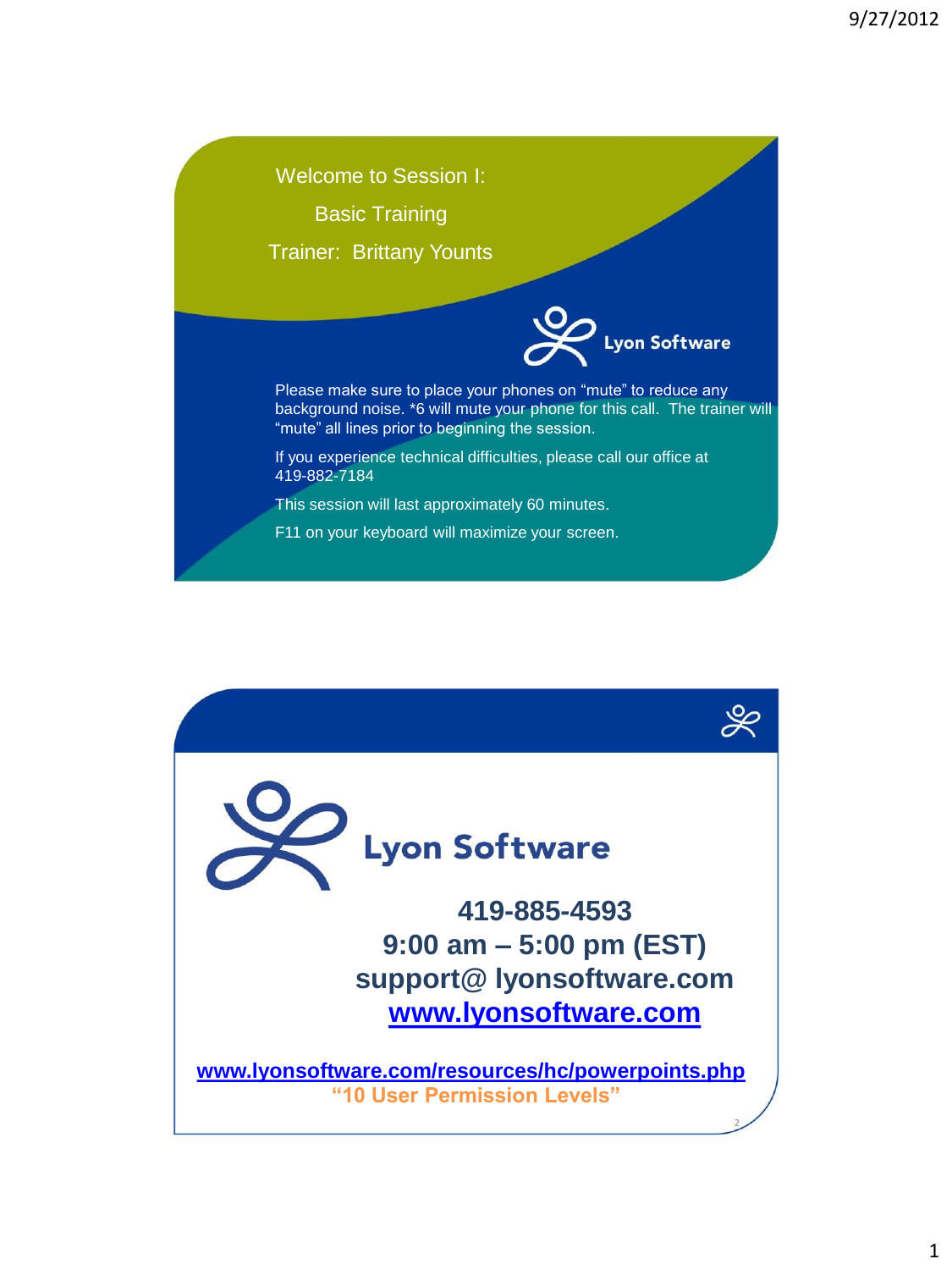Welcome to Session II: Capturing Program Data Trainer: Trina Hackensmith



Please make sure to place your phones on "mute" to reduce any background noise. \*6 will mute your phone for this call. The trainer will "mute" all lines prior to beginning the session.

If you experience technical difficulties, please call our office at 419-882-7184

This session will last approximately 60 minutes.

F11 on your keyboard will maximize your screen.

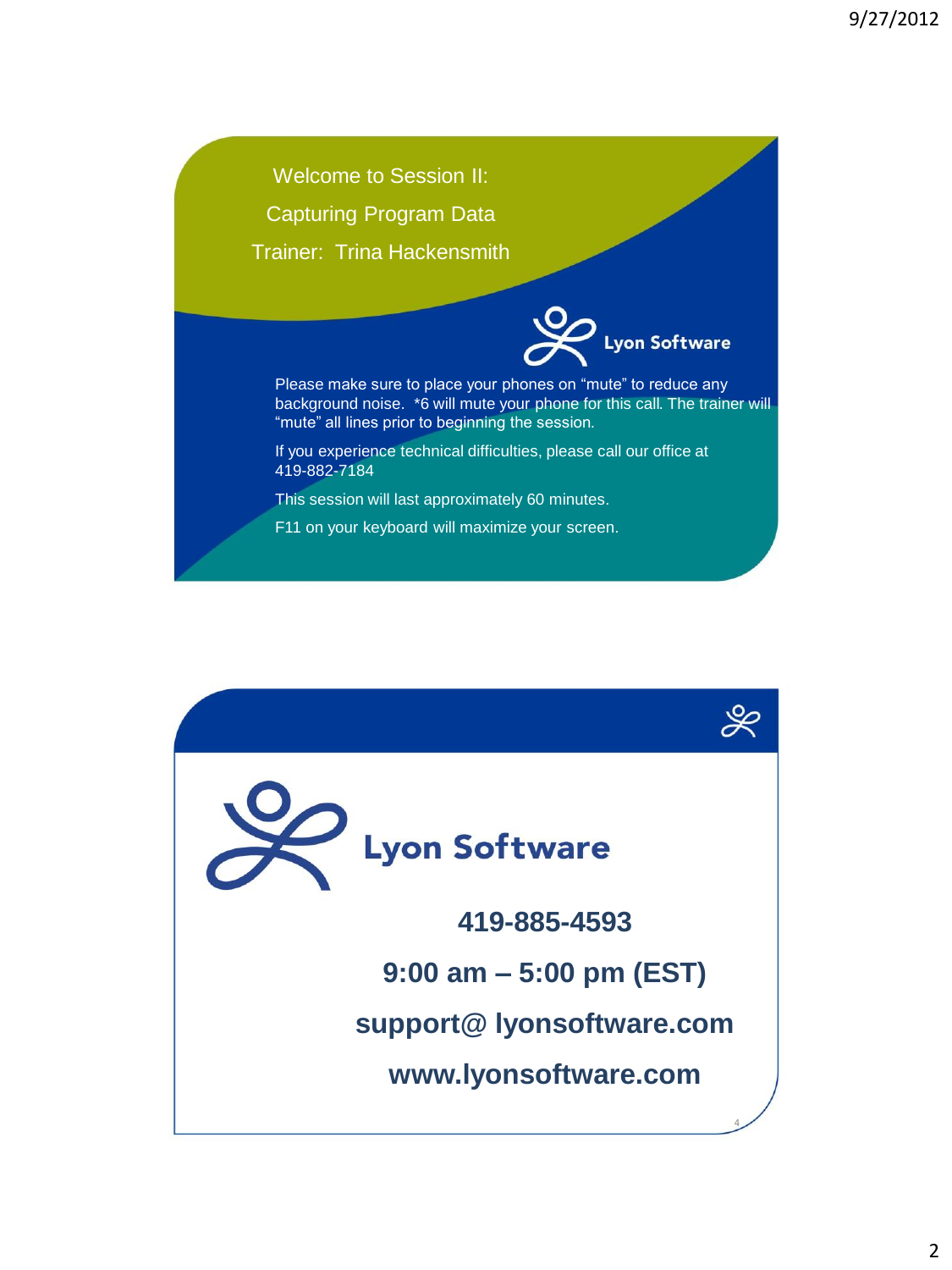

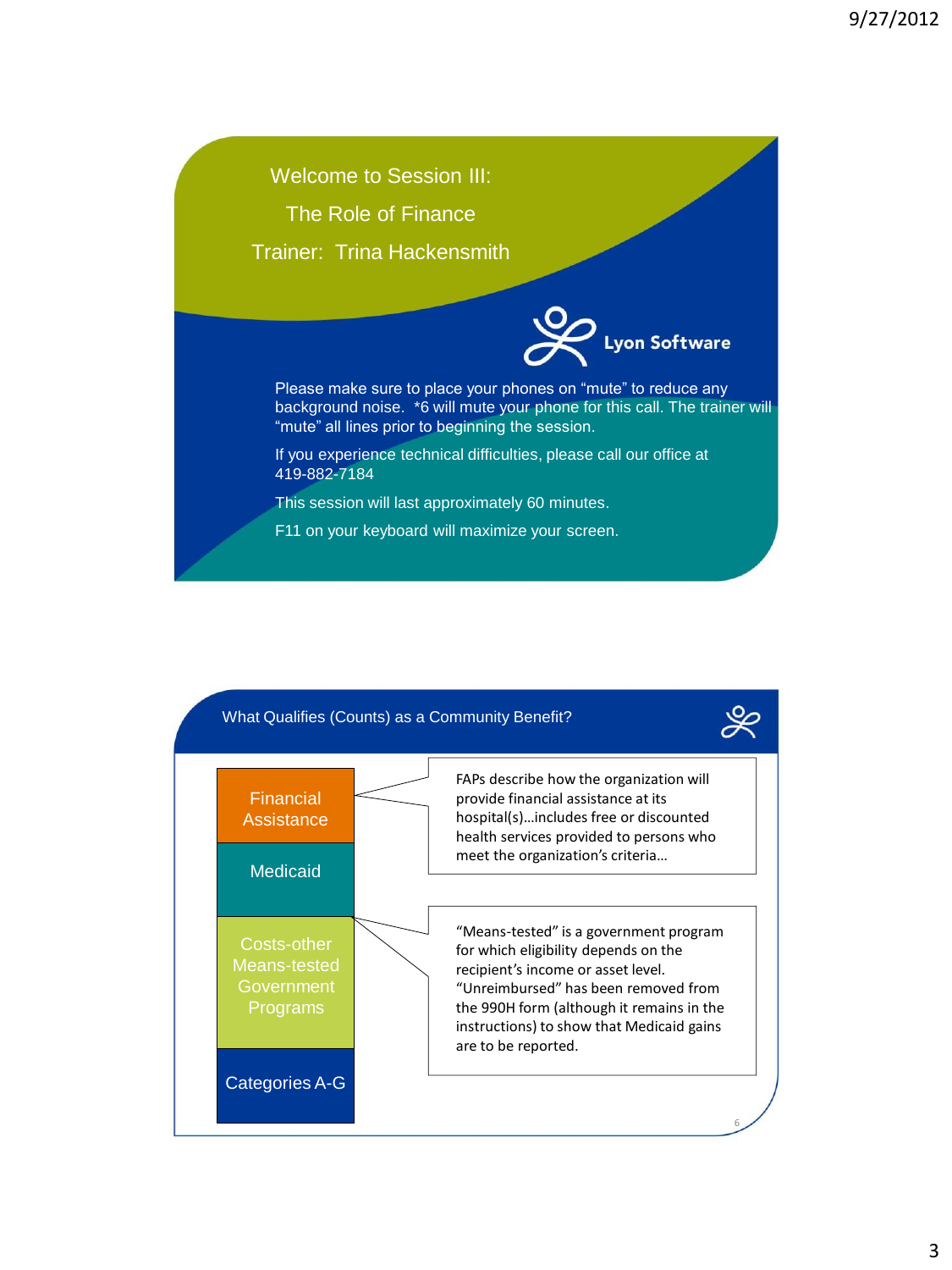

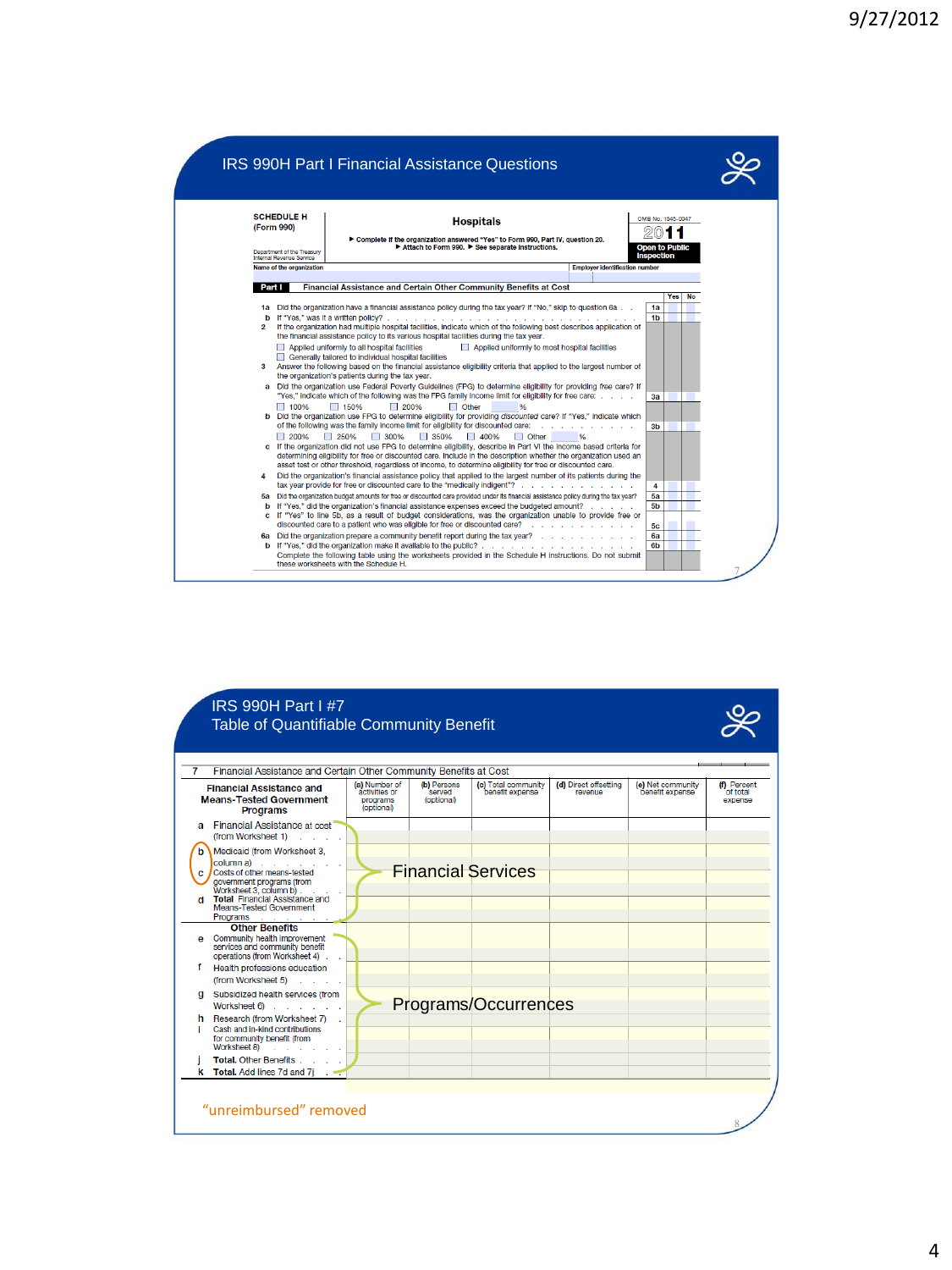|    | Part II<br>Community Building Activities Complete this table if the organization conducted any community building                                  |                                            |                                     |                                         |                                  |                                       |                                 |
|----|----------------------------------------------------------------------------------------------------------------------------------------------------|--------------------------------------------|-------------------------------------|-----------------------------------------|----------------------------------|---------------------------------------|---------------------------------|
|    | activities during the tax year, and describe in Part VI how its community building activities promoted the<br>health of the communities it serves. |                                            |                                     |                                         |                                  |                                       |                                 |
|    |                                                                                                                                                    | (a) Number of<br>activities or<br>programs | (b) Persons<br>served<br>(optional) | (c) Total community<br>building expense | (d) Direct offsetting<br>revenue | (e) Net community<br>building expense | (f) Percent of<br>total expense |
|    | Physical improvements and housing                                                                                                                  | (optional)                                 |                                     |                                         |                                  |                                       |                                 |
| 2  | Economic development                                                                                                                               |                                            |                                     |                                         |                                  |                                       |                                 |
| 3  | Community support                                                                                                                                  |                                            |                                     |                                         |                                  |                                       |                                 |
| 4  | <b>Environmental improvements</b>                                                                                                                  |                                            |                                     |                                         |                                  |                                       |                                 |
| 5  | Leadership development and training<br>for community members                                                                                       |                                            |                                     |                                         |                                  |                                       |                                 |
| 6  | <b>Coalition building</b>                                                                                                                          |                                            |                                     |                                         |                                  |                                       |                                 |
| 7  | Community health improvement advocacy                                                                                                              |                                            |                                     |                                         |                                  |                                       |                                 |
| 8  | Workforce development                                                                                                                              |                                            |                                     |                                         |                                  |                                       |                                 |
| 9  | Other                                                                                                                                              |                                            |                                     |                                         |                                  |                                       |                                 |
| 10 | <b>Total</b>                                                                                                                                       |                                            |                                     |                                         |                                  |                                       |                                 |

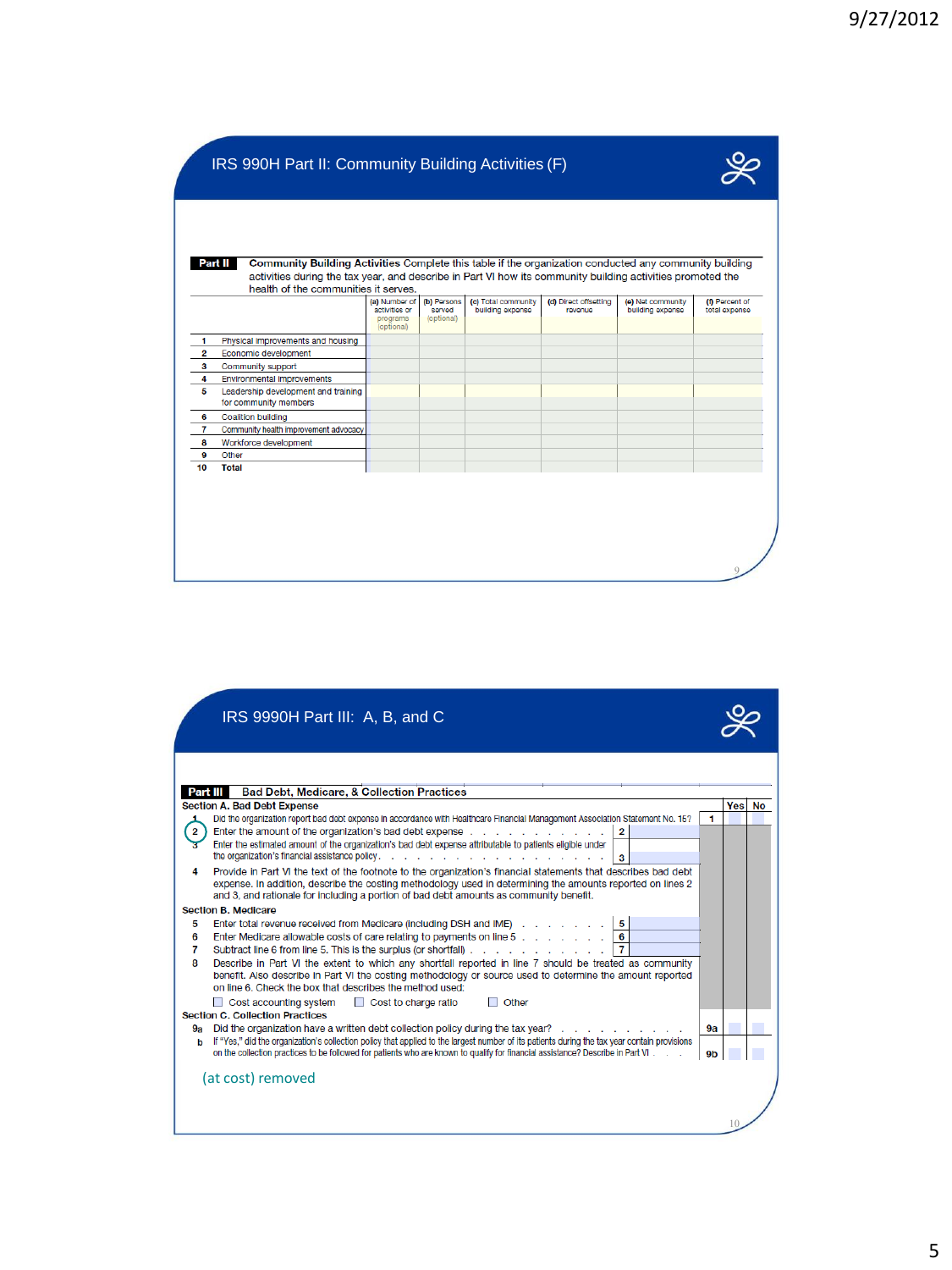## IRS 9990H Part VI: Essay Questions



11

12

## **Part VI** Supplemental Information

Complete this part to provide the following information.

- Required descriptions. Provide the descriptions required for Part I, lines 3c, 6a, and 7; Part II; Part III, lines 4, 8, and 9b; and  $\blacksquare$ Part V, Section B, lines 1j, 3, 4, 5c, 6i, 7, 9, 10, 11h, 13g, 15e, 16e, 17e, 18d, 19d, 20, and 21.
- Needs assessment. Describe how the organization assesses the health care needs of the communities it serves, in addition to  $\overline{2}$ any needs assessments reported in Part V, Section B.
- 3 Patient education of eligibility for assistance. Describe how the organization informs and educates patients and persons who may be billed for patient care about their eligibility for assistance under federal, state, or local government programs or under the organization's financial assistance policy.
- 4 Community information. Describe the community the organization serves, taking into account the geographic area and demographic constituents it serves.
- 5 Promotion of community health. Provide any other information important to describing how the organization's hospital facilities or other health care facilities further its exempt purpose by promoting the health of the community (e.g., open medical staff, community board, use of surplus funds, etc.).
- 6 Affiliated health care system. If the organization is part of an affiliated health care system, describe the respective roles of the organization and its affiliates in promoting the health of the communities served.

www.irs.gov/form990

7 State filing of community benefit report. If applicable, identify all states with which the organization, or a related organization, files a community benefit report.

## **Lyon Software 419-885-4593 9:00 am – 5:00 pm (EST) support@ lyonsoftware.com www.lyonsoftware.com**

**[www.lyonsoftware.com/resources/hc/powerpoints.php](http://www.lyonsoftware.com/resources/hc/powerpoints.php) "Map to Financial Screens"**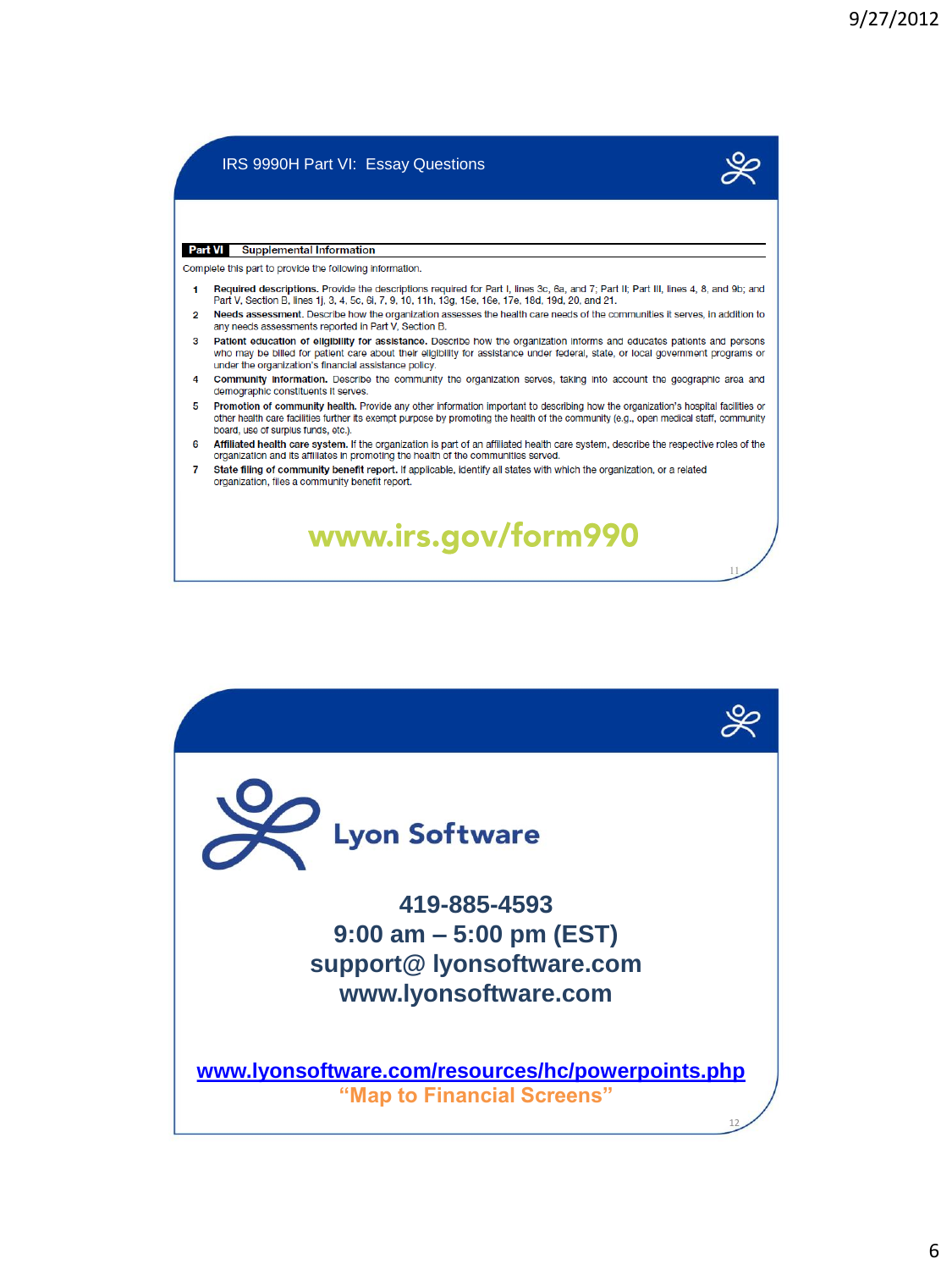## Welcome to Session IV: Telling Your Story (and additional functionality) Trainer: Trina Hackensmith yon Software Please make sure to place your phones on "mute" to reduce any background noise. \*6 will mute your phone for this session. The trainer will "mute" all lines prior to beginning the session. If you experience technical difficulties, please call our office at 419-882-7184 This session will last approximately 60 minutes. F11 on your keyboard will maximize your screen.

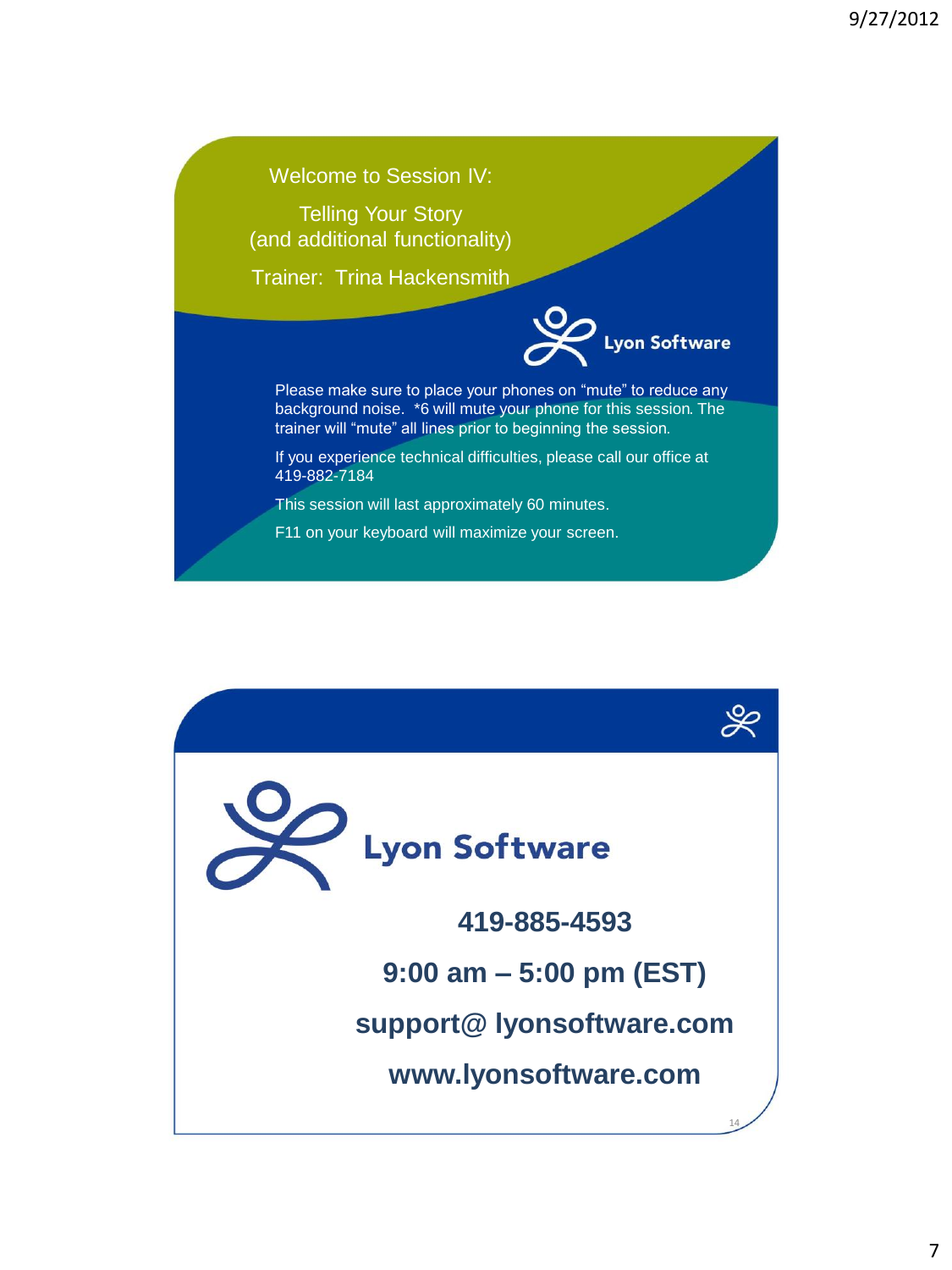

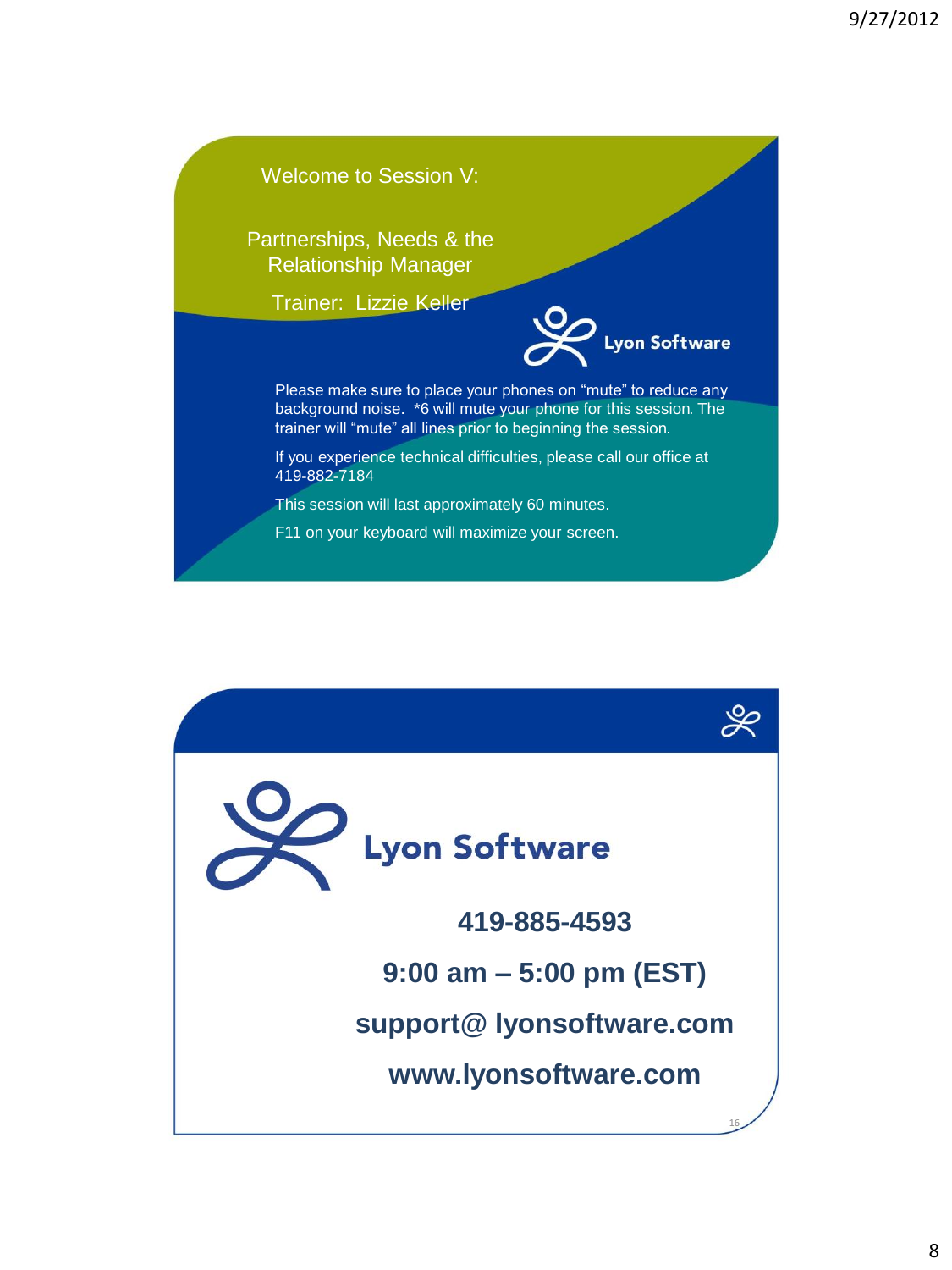Welcome to Session VI: The Role of the Reporter Trainer: Trina Hackensmith on Software Please make sure to place your phones on "mute" to reduce any background noise. \*6 will mute your phone for this session. The trainer will "mute" all lines prior to beginning the session. If you experience technical difficulties, please call our office at 419-882-7184 This session will last approximately 60 minutes. F11 on your keyboard will maximize your screen.

Definition of Program and Occurrence

A *program* provides a service to benefit any sector of the community. In order to "count", a program must be health related, meet an identified community need and at least one of the defined community benefit objectives.

A statistical *occurrence* is an actual event in which community members are served and/or dollars are spent. There can be hundreds of occurrences under a single program.

18